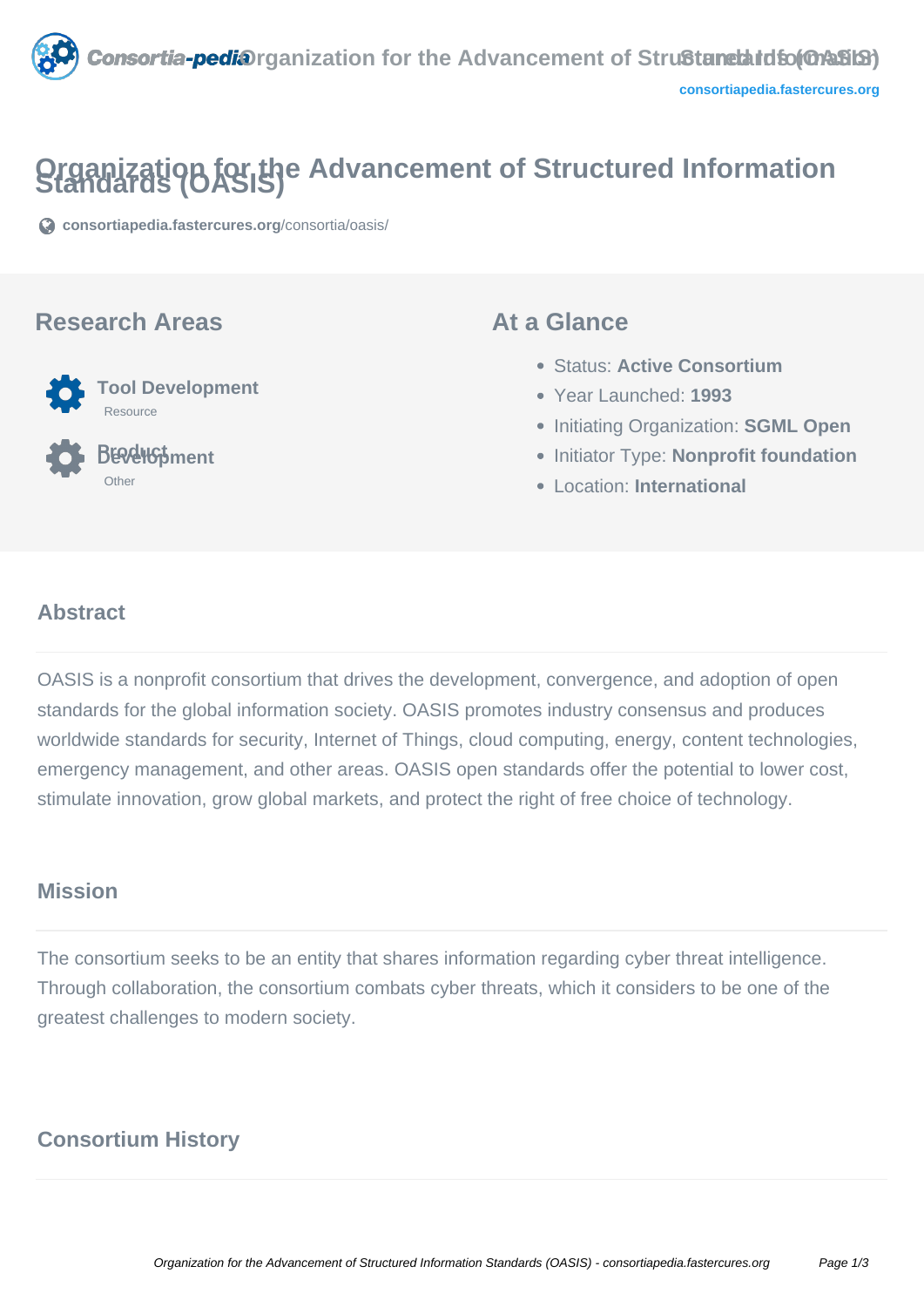

OASIS was founded under the name "SGML Open" in 1993. It began as a consortium of vendors and users devoted to developing guidelines for interoperability among products that support the Standard Generalized Markup Language (SGML). The consortium changed its name to "OASIS" (Organization for the Advancement of Structured Information Standards) in 1998 to reflect an expanded scope of technical work.

For current and past news of the consortium, click [here](https://www.oasis-open.org/news)

## **Structure & Governance**

OASIS is distinguished by its transparent governance and operating procedures. Members themselves set the OASIS technical agenda, using a lightweight process expressly designed to promote industry consensus and unite disparate efforts. Completed work is ratified by open ballot. Governance is accountable and unrestricted. Officers of both the OASIS Board of Directors and Technical Advisory Board are chosen by democratic election to serve two-year terms. Consortium leadership is based on individual merit and is not tied to financial contribution, corporate standing, or special appointment.

#### **Intellectual Property**

For all information of IP relating to OASIS, click [here](https://www.oasis-open.org/policies-guidelines/ipr)

### **Data Sharing**

The consortium encourages the sharing of information and ideas surrounding cyber security so as to better defend from cyber threats

# **Links/Social Media Feed**